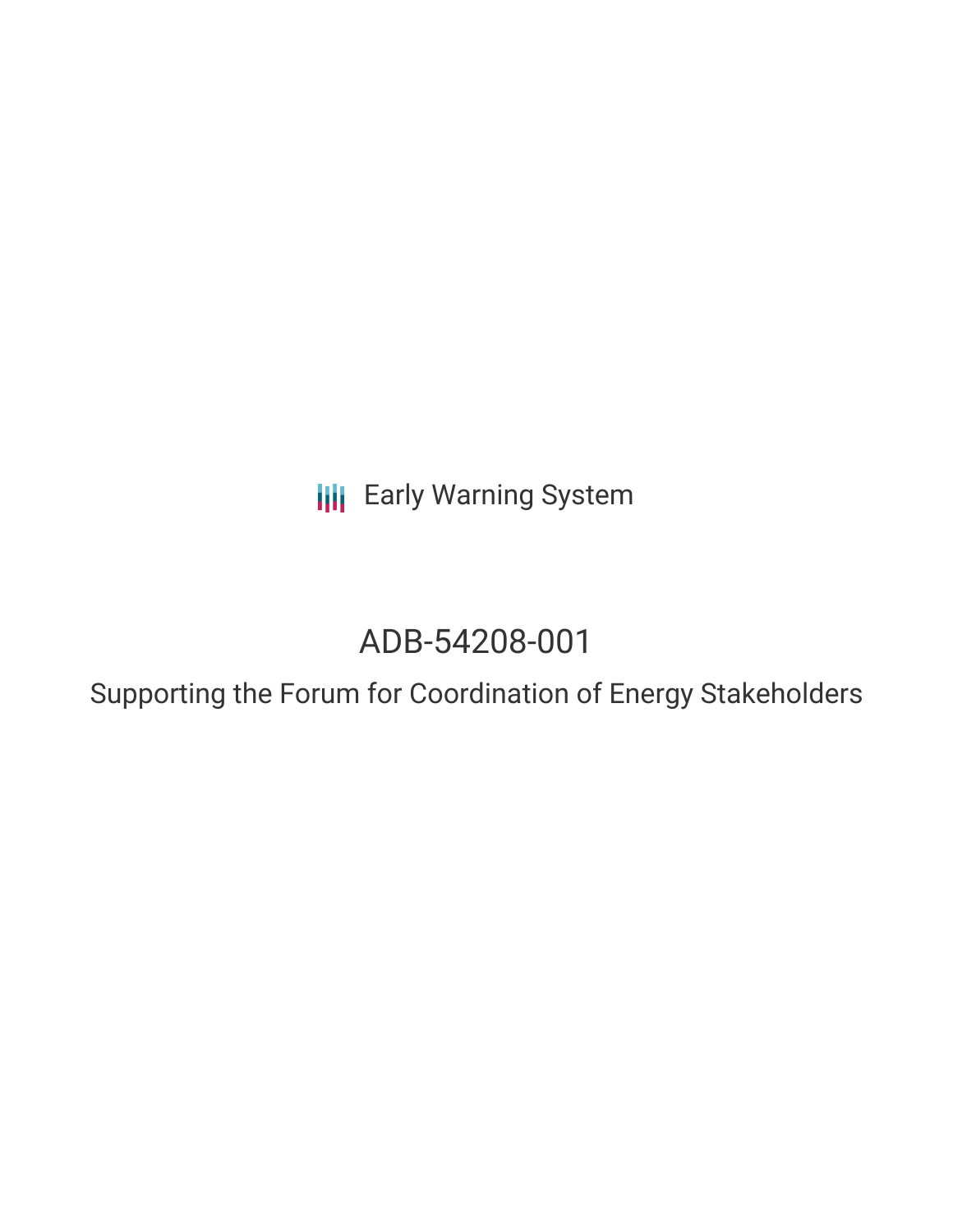

# **Quick Facts**

| <b>Countries</b>               | Afghanistan                  |
|--------------------------------|------------------------------|
| <b>Financial Institutions</b>  | Asian Development Bank (ADB) |
| <b>Status</b>                  | Active                       |
| <b>Bank Risk Rating</b>        | U                            |
| <b>Voting Date</b>             | 2020-10-13                   |
| <b>Borrower</b>                | Government                   |
| <b>Sectors</b>                 | Energy                       |
| <b>Investment Type(s)</b>      | Grant                        |
| <b>Investment Amount (USD)</b> | $$0.23$ million              |
| <b>Project Cost (USD)</b>      | $$0.23$ million              |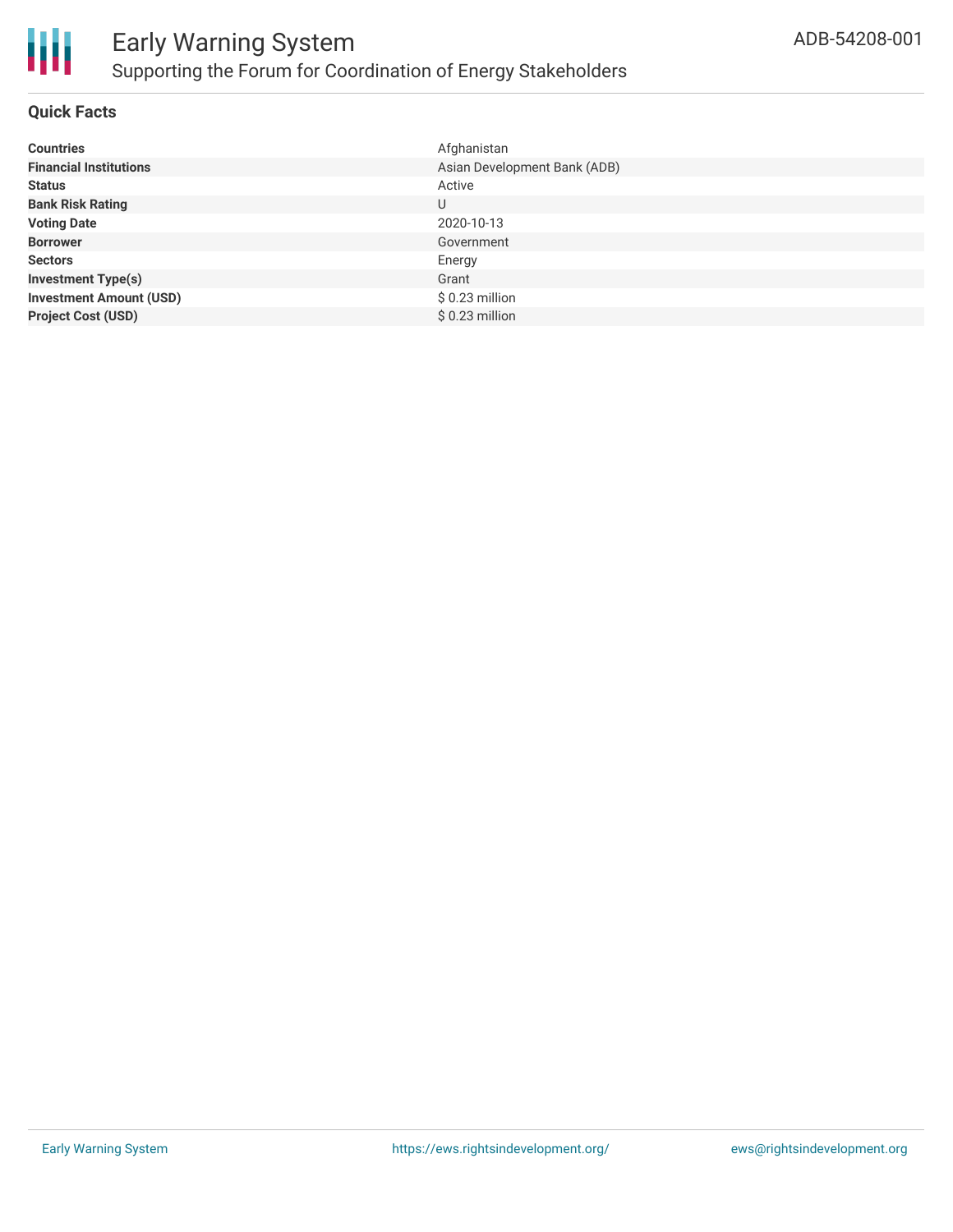

### **Project Description**

Under this project ADB is going to provide TA to government of Afghanistan with the purpose of energy sector development.

#### **PROJECT OBJECTIVES**

The TA will provide a platform for technical discussion and dialogue among development partners and government agencies. The TA will recruit international and national experts in order to:

- (i) propose the structure and mandate for the coordination platform in DABS,
- (ii) develop the standard operating procedures,
- (iii) prepare the terms of reference for the coordination staff,
- (iv) finance the first 2 years of its operation.

#### **IMPACT**

- Energy sector's institutional capacity enhanced to improve coordination of energy investment budgeting and ensure balanced regional access (Afghanistan National Peace and Development Framework or ANPDF, 2017-2021).
- ADB Strategy 2030's operational priority related to strengthening governance and institutional capacity enhanced.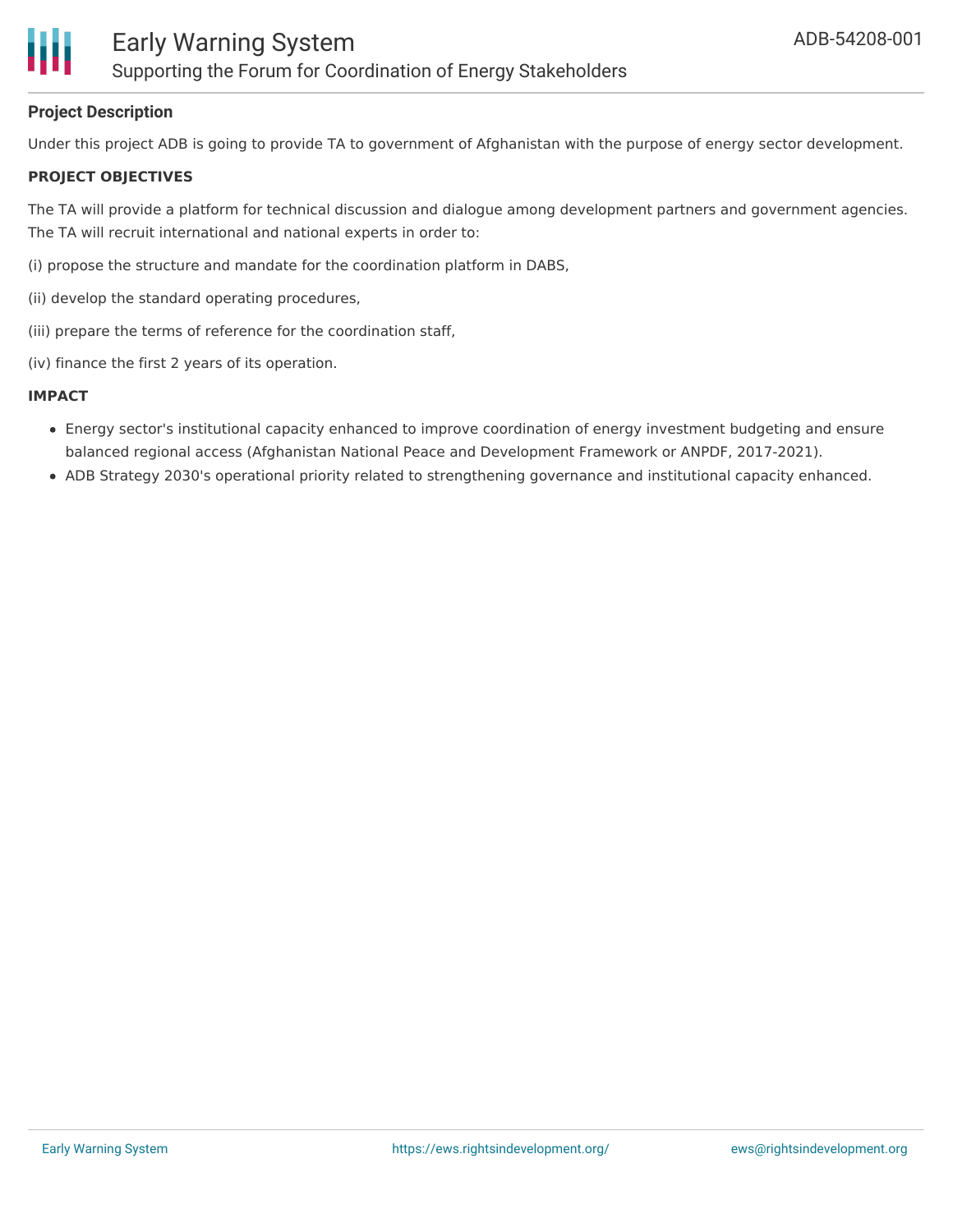

# Early Warning System Supporting the Forum for Coordination of Energy Stakeholders

### **Investment Description**

Asian Development Bank (ADB)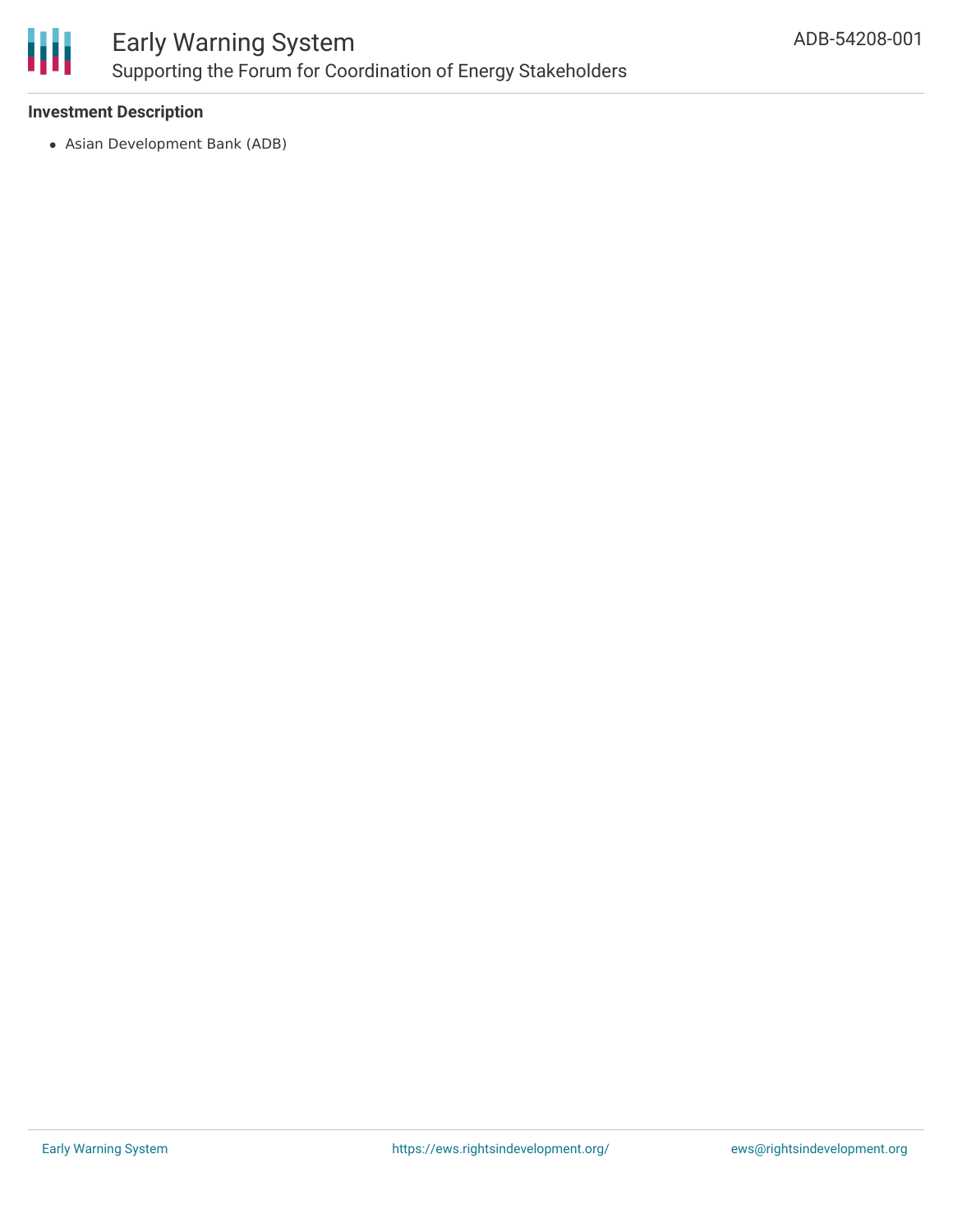

## **Contact Information**

#### **Project Officer**

Ahmadzai, Shafiqullah

Central and West Asia Department

#### **ACCESS TO INFORMATION**

You can submit an information request for project information at: https://www.adb.org/forms/request-information-form

ADB has a two-stage appeals process for requesters who believe that ADB has denied their request for information in violation of its Access to Information Policy. You can learn more about filing an appeal at: https://www.adb.org/site/disclosure/appeals

#### **ACCOUNTABILITY MECHANISM OF ADB**

The Accountability Mechanism is an independent complaint mechanism and fact-finding body for people who believe they are likely to be, or have been, adversely affected by an Asian Development Bank-financed project. If you submit a complaint to the Accountability Mechanism, they may investigate to assess whether the Asian Development Bank is following its own policies and procedures for preventing harm to people or the environment. You can learn more about the Accountability Mechanism and how to file a complaint at: http://www.adb.org/site/accountability-mechanism/main.